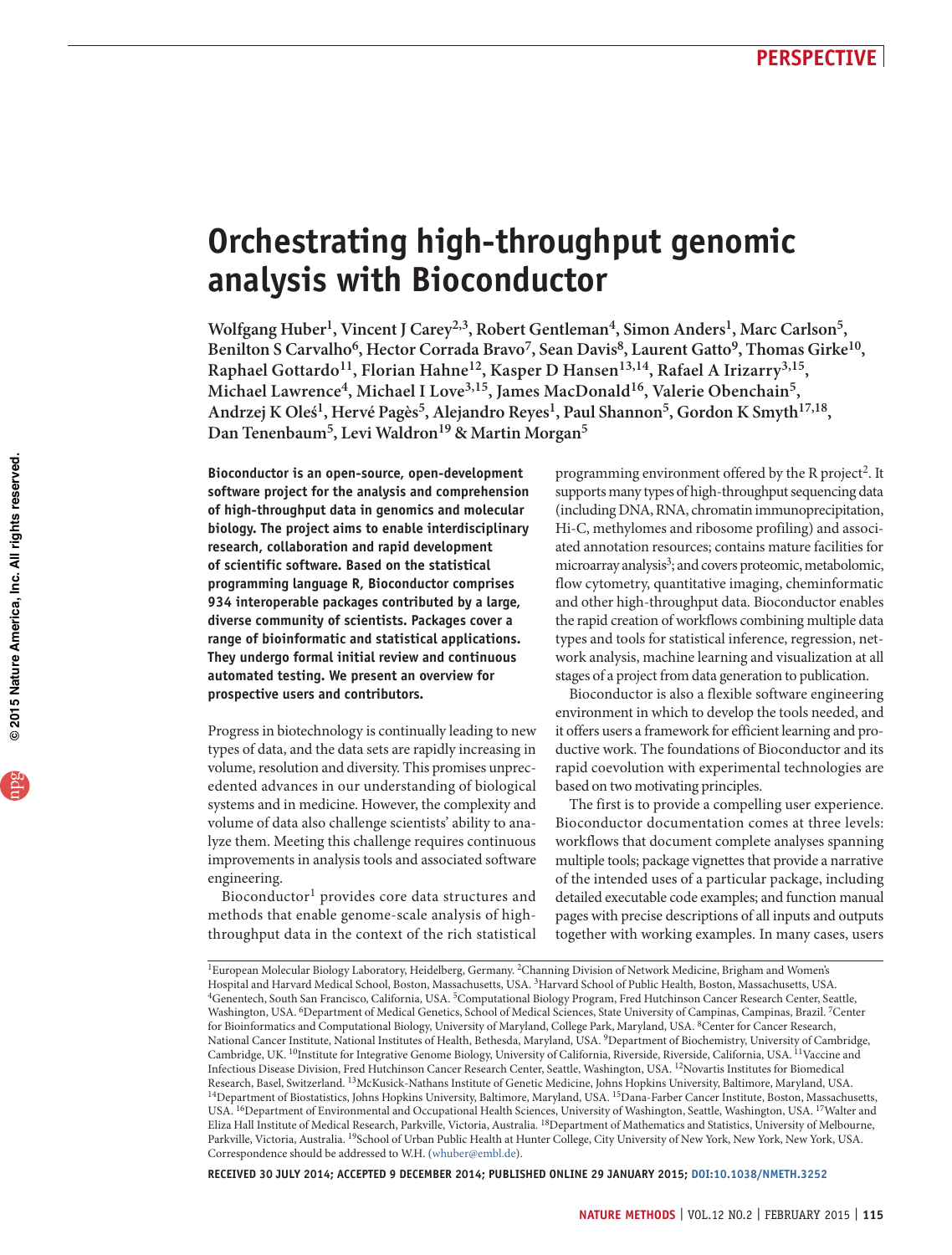|  | <b>Table 1</b>   Usage and impact-related statistics |
|--|------------------------------------------------------|
|--|------------------------------------------------------|

| Metric                                                            | <b>Statistic</b>                     |
|-------------------------------------------------------------------|--------------------------------------|
| Unique IP addresses downloading Bioconductor<br>packages          | 323,119 within the<br>last 12 months |
| Support site and/or mailing list contributors                     | 1,331 within the last<br>12 months   |
| Support site visitors                                             | >8,200 unique per<br>month           |
| Developer mailing list subscribers                                | 927                                  |
| Full-text articles at PubMed Central mentioning<br>Bioconductor   | 10,642                               |
| PubMed-indexed articles citing Bioconductor<br>packages           | 22,838                               |
| TCGA Consortium papers using Bioconductor tools At least 12 of 15 |                                      |

Statistics are current as of December 2014. TCGA, The Cancer Genome Atlas.

ultimately become developers, making their own algorithms and approaches available to others.

The second is to enable and support an active and open scientific community developing and distributing algorithms and software in bioinformatics and computational biology. The support includes guidance and training on software development and documentation, as well as the use of appropriate programming paradigms such as unit testing and judicious optimization. A primary goal is the distributed development of interoperable software components by scientific domain experts. In part we achieve this by urging the use of common data structures that enable workflows integrating multiple data types and disciplines. To facilitate research and innovation, we employ a high-level programming language. This choice yields rapid prototyping, creativity, flexibility and reproducibility in a way that neither point-and-click software nor a general-purpose programming language can. We have embraced R for its scientific and statistical computing capabilities, for its graphics facilities and for the convenience of an interpreted language. R also interfaces with low-level languages including C and C++ for computationally intensive operations, Java for integration with enterprise software and JavaScript for interactive web-based applications and reports.

#### **The user perspective**

The Bioconductor user community is large and international (**Table 1**). Users benefit from the project in different ways. A typical encounter with Bioconductor (**Box 1**) starts with a specific scientific need, for example, differential analysis of gene expression from an RNA-seq experiment. The user identifies the appropriate documented workflow, and because the workflow contains functioning code, the user runs a simple command to install the required packages and replicate the analysis locally. From there, she proceeds to adapt the workflow to her particular problem. To this end, additional documentation is available in the form of package vignettes and manual pages. She can load further packages with additional functionality. When help is needed, the user can turn to the support forum with questions on the software and the underlying science, and she can attend training courses and conferences. Some users move from using to developing software, and Bioconductor encourages this transition.

**Case study: high-throughput sequencing data analysis.** Analysis of large-scale RNA or DNA sequencing data often begins with aligning reads to a reference genome, which is followed by interpretation of the alignment patterns. Alignment is handled by a variety of tools, whose output typically is delivered as a BAM file. The Bioconductor packages *Rsamtools* and *GenomicAlignments* provide a flexible interface for importing and manipulating the data in a BAM file, for instance for quality assessment, visualization, event detection and summarization.

The regions of interest in such analyses are genes, transcripts, enhancers or many other types of sequence intervals that can be identified by their genomic coordinates. Bioconductor supports representation and analysis of genomic intervals with a "Ranges" infrastructure that encompasses data structures, algorithms and utilities including arithmetic functions, set operations and summarization<sup>4</sup> (Fig. 1). It consists of several packages including *IRanges*, *GenomicRanges*, *GenomicAlignments*, *GenomicFeatures*, *VariantAnnotation* and *rtracklayer*. The packages are frequently updated for functionality, performance and usability. The Ranges infrastructure was designed to provide tools that are convenient for end users analyzing data while retaining flexibility to serve as a foundation for the development of more complex and specialized software. We have formalized the data structures to the point that they enable interoperability, but we have also made them adaptable to specific use cases by allowing additional, less formalized userdefined data components such as application-defined annotation.

Workflows can differ vastly depending on the specific goals of the investigation, but a common pattern is reduction of the data to a defined set of ranges in terms of quantitative and qualitative summaries of the alignments at each of the sites. Examples



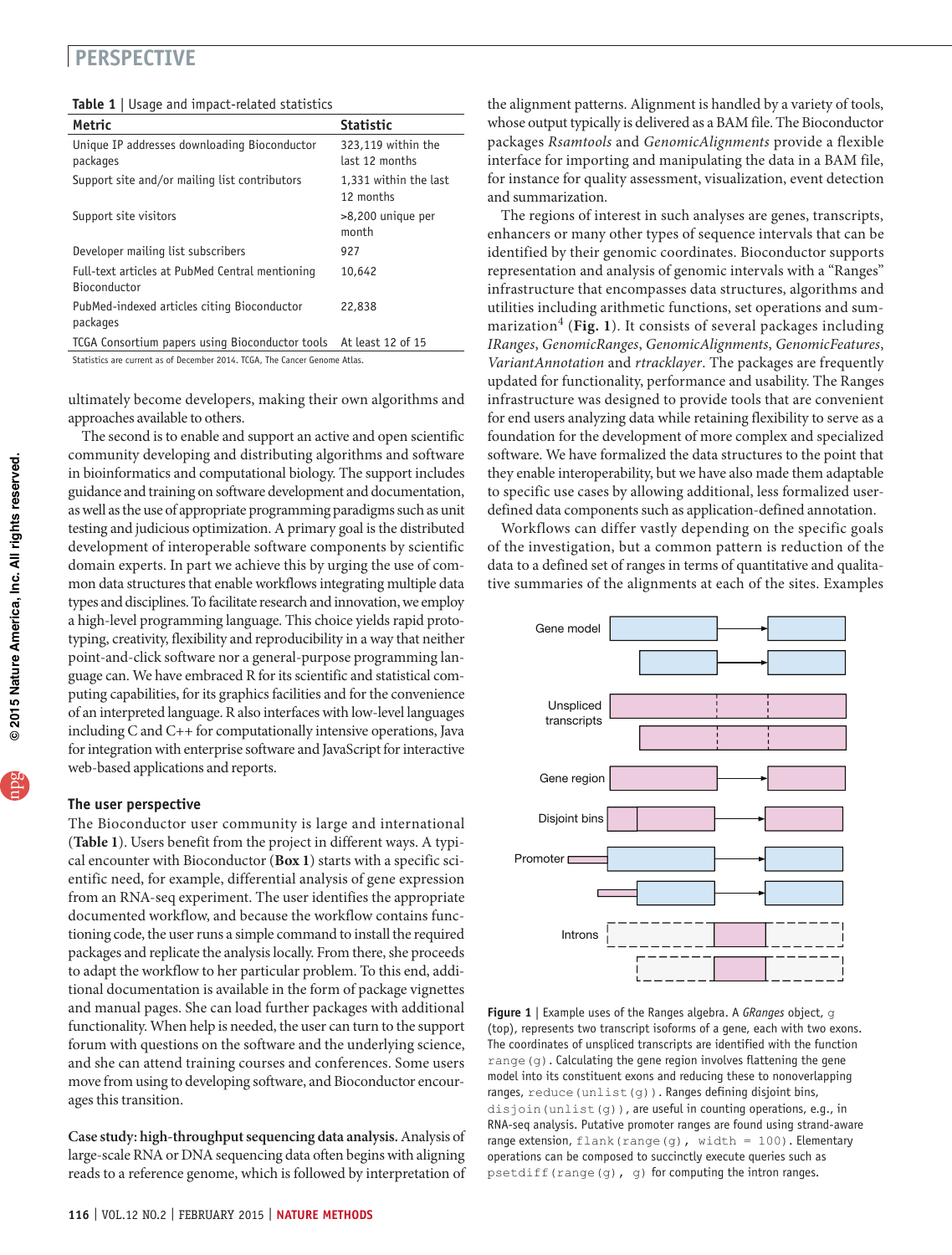include detecting coverage peaks or concentrations in chromatin immunoprecipitation–sequencing, counting the number of cDNA fragments that match each transcript or exon (RNA-seq) and calling DNA sequence variants (DNA-seq). Such summaries can be stored in an instance of the class *GenomicRanges*.

**Coordinated analysis of multiple samples.** To facilitate the analysis of experiments and studies with multiple samples, Bioconductor defines the *SummarizedExperiment* class. The computed summaries for the ranges are compiled into a rectangular array whose rows correspond to the ranges and whose columns correspond to the different samples (**Fig. 2**). For a typical experiment, there can be tens of thousands to millions of ranges and from a handful to hundreds of samples. The array elements do not need to be single numbers: the summaries can be multivariate.

The *SummarizedExperiment* class also stores metadata on the rows and columns. Metadata on the samples usually include experimental or observational covariates as well as technical information such as processing dates or batches, file paths, etc. Row metadata comprise the start and end coordinates of each feature and the identifier of the containing polymer, for example, the chromosome name. Further information can be inserted, such as gene or exon identifiers, references to external databases, reagents, functional classifications of the region (e.g., from efforts such as the Encyclopedia of DNA Elements (ENCODE)<sup>5</sup>) or genetic associations (e.g., from genome-wide association studies, the study of rare diseases, or cancer genetics). The row metadata aid integrative analysis, for example, when matching two experiments according to overlap of genomic regions of interest. Tight coupling of metadata with the data reduces opportunities for clerical errors during reordering or subsetting operations.

**Annotation packages and resources.** Reference genomes, annotations of genomic regions and associated gene products (transcripts or proteins), and mappings between molecule identifiers are essential for placing statistical and bioinformatic results into biological perspective. These needs are partly addressed by the Bioconductor annotation data repository, which provides 894 prebuilt standardized annotation packages for use with common model

### **BOX 1 GETTING STARTED**

Install R and Bioconductor following the directions at http://www.bioconductor.org/install. Optionally, choose an Integrated Development Environment (IDE), for example, RStudio (http://www.rstudio.com). Learn the basics of the R language, for example, with http://tryr.codeschool.com.

Explore the Bioconductor help, [http://www.bioconductor.](http://www.bioconductor.org/help) [org/help](http://www.bioconductor.org/help)—which includes material from training courses, sample workflows, vignettes and manual pages—and the online support forum (https://support.bioconductor.org).

Identify and install Bioconductor packages using hierarchically organized "BiocViews" and text search (http:// www.bioconductor.org/packages/release/BiocViews.html) and by exploring 'landing pages' for package descriptions and links to vignettes, manual pages and usage statistics.

Get to work exploring sample data sets and adapting established workflows for your own analysis!



**Figure 2** | The integrative data container *SummarizedExperiment*. Its assays component is one or several rectangular arrays of equivalent row and column dimensions. Rows correspond to features, and columns to samples. The component  $r$ owData stores metadata about the features, including their genomic ranges. The colData component keeps track of samplelevel covariate data. The exptData component carries experiment-level information, including MIAME (minimum information about a microarray experiment)-structured metadata $^{21}$ . The R expressions exemplify how to access components. For instance, provided that these metadata were recorded, rowData(se) \$entrezId returns the NCBI Entrez Gene identifiers of the features, and se\$tissue returns the tissue descriptions for the samples. Range-based operations, such as  $sin$ %, act on the rowData to return a logical vector that selects the features lying within the regions specified by the data object CNVs. Together with the bracket operator, such expressions can be used to subset a *SummarizedExperiment* to a focused set of genes and tissues for downstream analysis.

organisms as well as other organisms. Each of the packages presents its data through a standard interface using defined Bioconductor classes, including classes for whole-genome sequences (*BSgenome*), gene model or transcript databases (*TxDb*) derived from UCSC (University of California, Santa Cruz) tracks or BioMart annotations, and identifier cross-references from the US National Center for Biotechnology Information, or NCBI (*org*). There are also facilities for users to create their own annotation packages.

The *AnnotationHub* resource provides ready access to more than 10,000 genome-scale assay and annotation data sets obtained from Ensembl, ENCODE, dbSNP, UCSC and other sources and delivered in an easy-to-access format (e.g., Rangescompatible, where appropriate). Bioconductor also supports direct access to underlying file formats such as GTF, 2bit or indexed FASTA.

Bioconductor also offers facilities for directly accessing online resources through their application programming interfaces. This can be valuable when a resource is not represented in an annotation package or when the very latest version of the data is required. The *rtracklayer* package accesses tables and tracks underlying the UCSC Genome Browser, and the *biomaRt* package supports fine-grained on-line harvesting of Ensembl, UniProt, COSMIC (Catalogue Of Somatic Mutations In Cancer) and allied resources. Many additional packages access web resources, for example, *KEGGREST*, *PSICQUIC* and *Uniprot.ws*.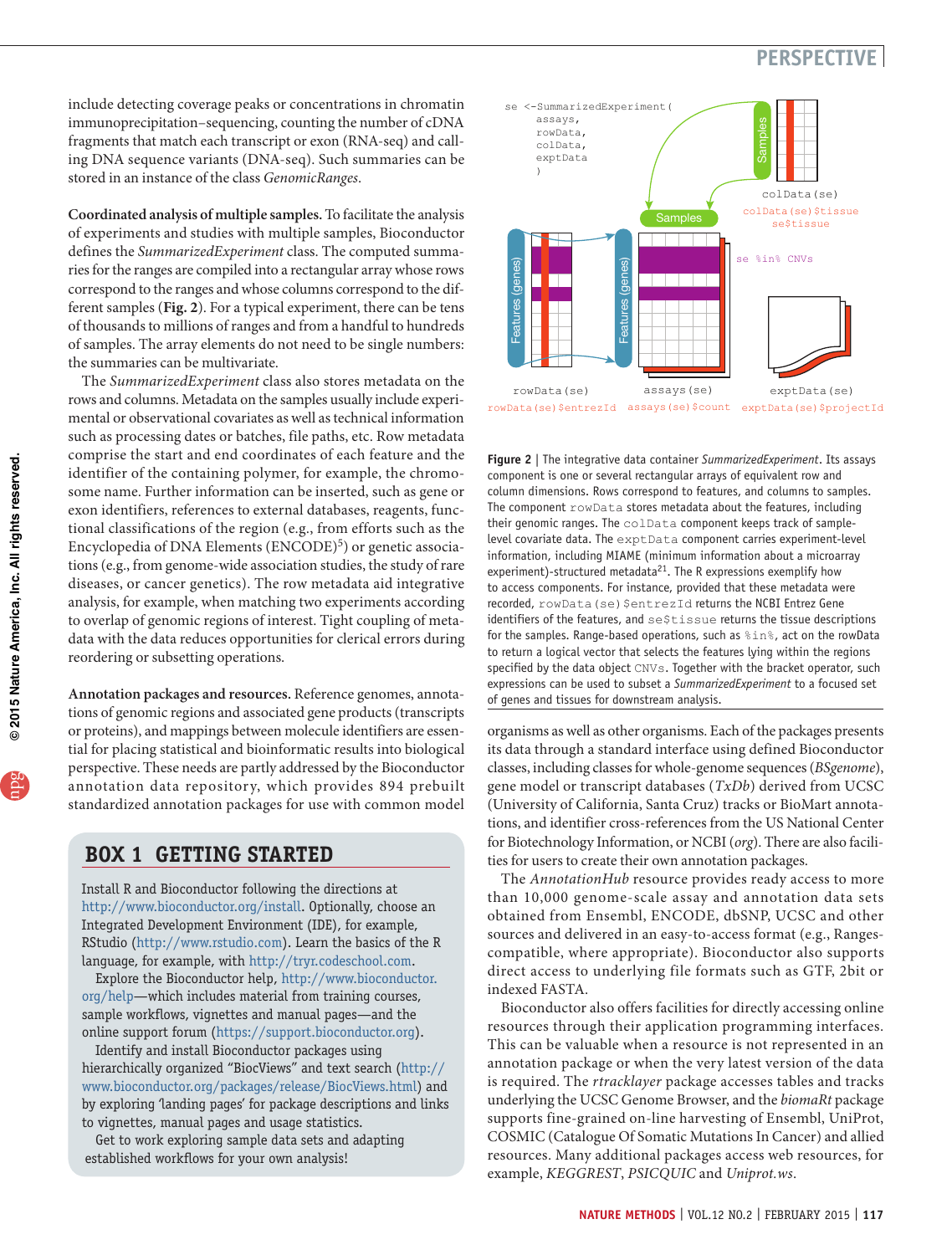

**Figure 3** | Visualization along genomic coordinates with *ggbio*. The plot shows the gene *Apoe* alongside RNA-seq data from mouse hematopoietic stem cells (HSC) and four fractions of multipotent progenitor (MPP) cells<sup>22</sup>. The disjoint bins (center) were computed from the four transcript isoforms shown in the bottom panel. The *y* axis of the top panel shows the relative exon usage coefficients estimated with the *DEXSeq* method<sup>23</sup>. Regions detected as differentially used between the cell fractions are colored dark red in the center panel.

**Experiment data packaging and access.** The Bioconductor experiment data repository currently contains 224 packages. Experiment data packages have important roles as example data sets on which methods are demonstrated; some can be used for benchmarking and comparing methods, and some are reproducible descriptions of analyses reported in scientific papers (e.g., the data and vignette of the package *Hiiragi2013* reproduce a recently reported transcriptome analysis of single cells in mouse embryos<sup>6</sup>). Archives of published experiment data can be harvested using the *GEOquery*, *ArrayExpress* and *SRAdb* packages.

**Integrative analysis.** High-throughput assays such as sequencing, flow cytometry<sup>7</sup> and mass spectrometry continue to decrease in cost and increase in quality. Analyses comprising several assays on the same set of samples are becoming more common. Integrative analysis of multiple data types is perhaps the least standardizable task in genomic data analysis, where the need for a flexible working environment in a high-level language such as R is most apparent.

Integrative analysis of multiple assays generally relies on linking through genomic location or annotation. This includes associating genomic locations with transcripts and protein sequences, proteins with other gene products that function in the same pathway or process, and many other possible associations. The combined computation on multiple linked data types and annotations is the essence of integrative genomic analysis.

To perform such analyses, one must use compatible systems of identifiers, reference genomes, gene models, coordinate systems, and so on. For instance, the identification of RNA-editing sites requires that the user have an accurate genotype for the individual as well as RNA-seq reads aligned to that genotype, and variant calls from a DNA-seq experiment should retain not only information about the alignment software but also the precise version of the genome that was used. Bioconductor software is intended to

make it easy and automatic to keep track of such issues. This also helps other analysts to determine whether and how a particular processed data set can be integrated with other data sets.

**Visualization.** Visualization is essential to genomic data analysis. We distinguish among three main scenarios, each having different requirements. The first is rapid interactive data exploration in "discovery mode." The second is the recording, reporting and discussion of initial results among research collaborators, often done via web pages with interlinked plots and tool-tips providing interactive functionality. Scripts are often provided alongside to document what was done. The third is graphics for scientific publications and presentations that show essential messages in intuitive and attractive forms. The R environment offers powerful support for all these flavors of visualization—using either the various R graphics devices or HTML5-based visualization interfaces that offer more interactivity and Bioconductor fully exploits these facilities. Visualization in practice often requires that users perform computations on the data, for instance, data transformation and filtering, summarization and dimension reduction, or fitting of a statistical model. The needed expressivity is not always easy to achieve in a point-and-click interface but is readily realized in a high-level programming language. Moreover, many visualizations, such as heat maps or principalcomponent analysis plots, are linked to mathematical and statistical models—for which access to a scientific computing library is needed.

A genomics-specific visualization type is plots along genomic coordinates. There are several packages that create attractive displays of along-genome data tracks, including *Gviz* and *ggbio* (**Fig. 3**). These packages operate directly on common Bioconductor data structures and thus integrate with available data manipulation and modeling functionality. A basic operation underlying such visualizations is computing with genomic regions, and the *biovizBase*  package provides a bridge between the Ranges infrastructure and plotting packages. Direct communication between R and genome browsers is implemented by the *rtracklayer* (for the UCSC Genome Browser) and *SRAdb* (for the Integrative Genomics Viewer) packages. The *epivizr* package implements interactive visualization of user data within a lightweight genome browser<sup>8</sup>.

Genomic data set sizes sometimes exceed what can be managed with standard in-memory data models, and then tools from highperformance computing come into play. An example is the use of *rhdf5*—an interface to the HDF5 large data management system [\(http://www.hdfgroup.org/HDF5\)](http://www.hdfgroup.org/HDF5)—by the *h5vc* package to slice large, genome-size data cubes into chunks that are amenable for rapid interactive computation and visualization. Both *ggbio* and *Gviz* issue range-restricted queries to file formats including BAM, BGZIP/Tabix and BigWig via *Rsamtools* and *rtracklayer* to quickly integrate data from multiple files over a specific genomic region.

**Reproducible research.** It can be surprisingly difficult to retrace the computational steps performed in a genomics research project. One of the goals of Bioconductor is to help scientists report their analyses in a way that allows exact recreation by a third party of all computations that transform the input data into the results, including figures, tables and numbers<sup>9</sup>. The project's contributions comprise an emphasis on literate programming vignettes, the *BiocStyle* and *ReportingTools* packages, the assembly of experiment data and annotation packages, and the archiving and availability of all previously released packages. A number of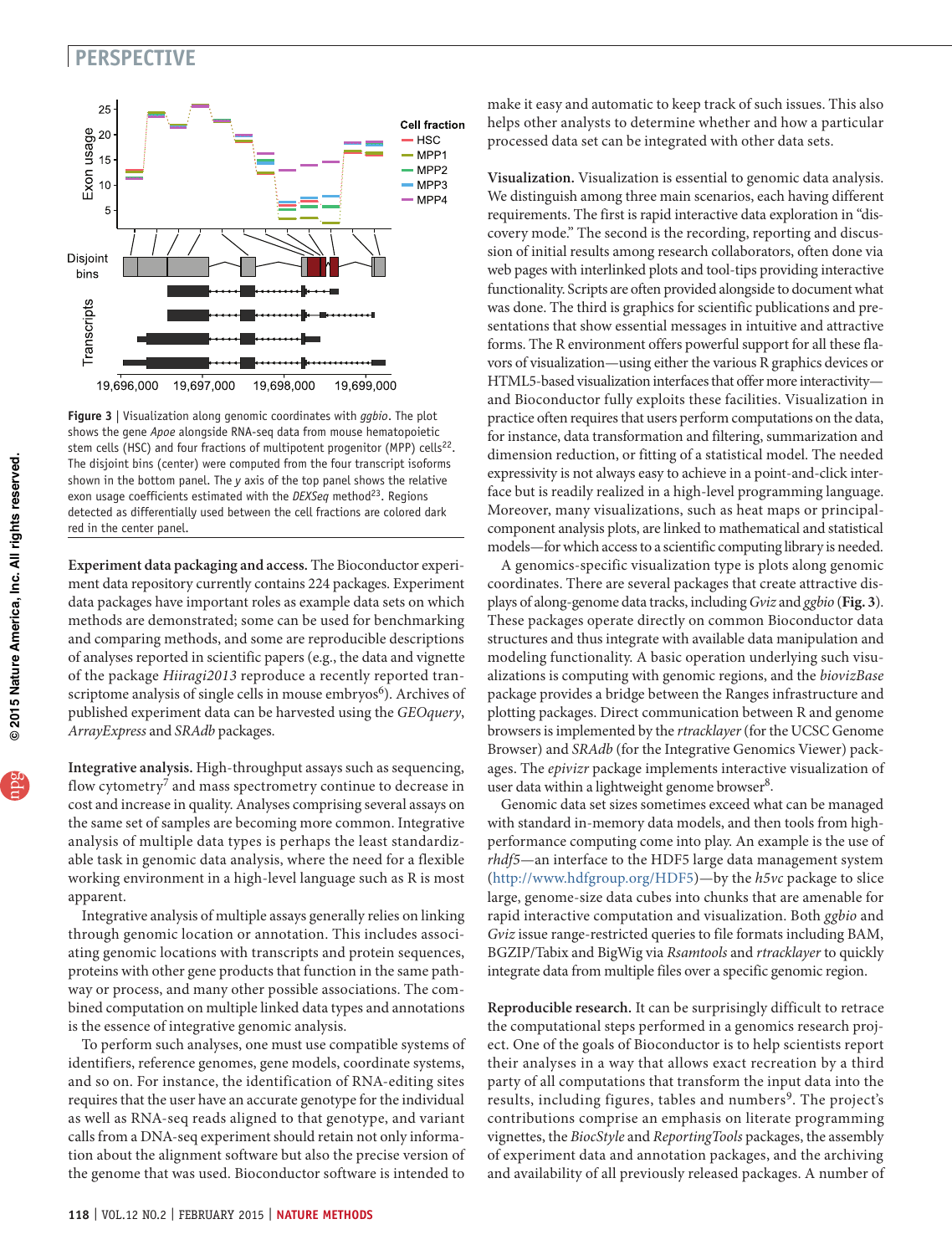developments in the wider R community, including the *knitr* and *rmarkdown* packages and the integrated development environment RStudio, make it easy to author attractive vignettes. In addition to the traditional delivery format as a PDF file, the newer generation of tools allow use of HTML5 facilities for interactive visualization, including 'drill-down' to expand the view on a specific detail, faceted filtering and comprehensive hyperlinking. Full remote reproducibility remains a challenging problem, in particular for computations that require large computing resources or access data through infrastructure that is potentially transient or has restricted access (e.g., the cloud). Nevertheless, many examples of fully reproducible research reports have been produced with Bioconductor<sup>6,10-14</sup>.

**Alternative and complementary tools.** Using Bioconductor requires a willingness to modify and eventually compose scripts in a high-level computer language, to make informed choices between different algorithms and software packages, and to learn enough R to do the unavoidable data wrangling and troubleshooting. Alternative and complementary tools exist; in particular, users may be ready to trade some loss of flexibility, automation or functionality for simpler interaction with the software, such as by running single-purpose tools or using a point-and-click interface.

Workflow and data management systems such as Galaxy<sup>15</sup> and Illumina BaseSpace provide a way to assemble and deploy easy-touse analysis pipelines from components from different languages and frameworks. The IPython notebook $^{16}$  provides an attractive interactive workbook environment. Although its origins are with the Python programming language, it now supports many languages, including R. In practice, many users will find a combination of platforms most productive for them.

#### **The developer perspective**

**The package ecosystem.** All software distributed by Bioconductor is in the form of R packages. This simplifies software delivery, use and maintenance, but it puts a burden on the developers. They need to learn how to write R packages, including documentation and test cases (**Box 2**).

Developers are constantly updating their packages to extend capabilities, improve performance, fix bugs and enhance documentation. These changes are introduced into the development branch of Bioconductor and released to end users every 6 months; changes are tracked using a central, publicly readable Subversion software repository, so details of all changes are fully accessible. Simultaneously, R itself is continually changing, typically around performance enhancements and increased functionality. Owing to this dynamic environment, all packages undergo a daily testing procedure. Testing is fully automated and ensures that all code examples in the package documentation, as well as further unit tests, run without error. Successful completion of the testing will result in the package being built and presented to the community.

Many Bioconductor packages have extensive code examples and tests with which the authors can ensure that their software remains functional even as components up- and downstream change. Of equal importance is keeping the documentation synchronized with changes in the code. Although the testing system places a substantial load both on the central repository and on all developers, it provides a degree of software coherence and usability that is rare in software projects with a diverse and distributed developer community. Of course, limitations exist: the reach and stringency of the tests, beyond the required minimum, vary depending on the package authors. The quality of the repository was highlighted in an editorial in *Nature Genetics*17, which listed the Comprehensive R Archive Network (CRAN) and Bioconductor as the only software repositories endorsed by that journal, across all programming languages.

**Interoperability.** Interoperability between software components for different stages and types of analysis is essential to the success of Bioconductor. Interoperability is established through the definition of common data structures that package authors are expected to use18 (**Table 2**). Technically, Bioconductor's common data structures are implemented as classes in the S4 object-oriented system of the R language. In this manner, useful software concepts including encapsulation, abstraction of interface from implementation, polymorphism, inheritance and reflection are directly available. It allows core tasks such as matching of sample data and metadata to

### **BOX 2 HOW TO CONTRIBUTE?**

The first step to contributing is becoming familiar with the existing software offerings and the underlying science. Often this leads to the identification of needs for new methods or new software tools. Prospective developers should familiarize themselves with the "Developers" section of the project web page and, if they have the opportunity, attend one of the developer meetings. The project's package guidelines include those of regular (CRAN) R packages, with additional emphasis on usage-oriented documentation, sharing of common data containers, and interoperability with other packages of the project for tasks that lie up- or downstream.

Once a package is ready for contribution, developers submit it to a package editor via the "Package Submission" web page. Feedback is given in 1–3 weeks, often with recommendations on improving the package's code, user interface or presentation. Once the package is accepted, it is added to the build server and undergoes the daily checking procedure.

From then on, the package is available in the development branch of the project, and it will become part of the next release. Releases are made every 6 months, usually in April and October.

Each package has a designated maintainer who must be responsive to an email address registered with the package. The maintainer is expected to react to errors and bugs associated with the package and typically also answers users' requests for help with its use. When an active maintainer of a package cannot be identified, the package is orphaned and will no longer be part of subsequent releases.

Package maintainers usually keep developing and enhancing their package even after the initial submission. Some packages have undergone impressive extensions and maturation over the years. To make their updates, maintainers access the code source via the project's version control system (Subversion; a git-bridge also exists).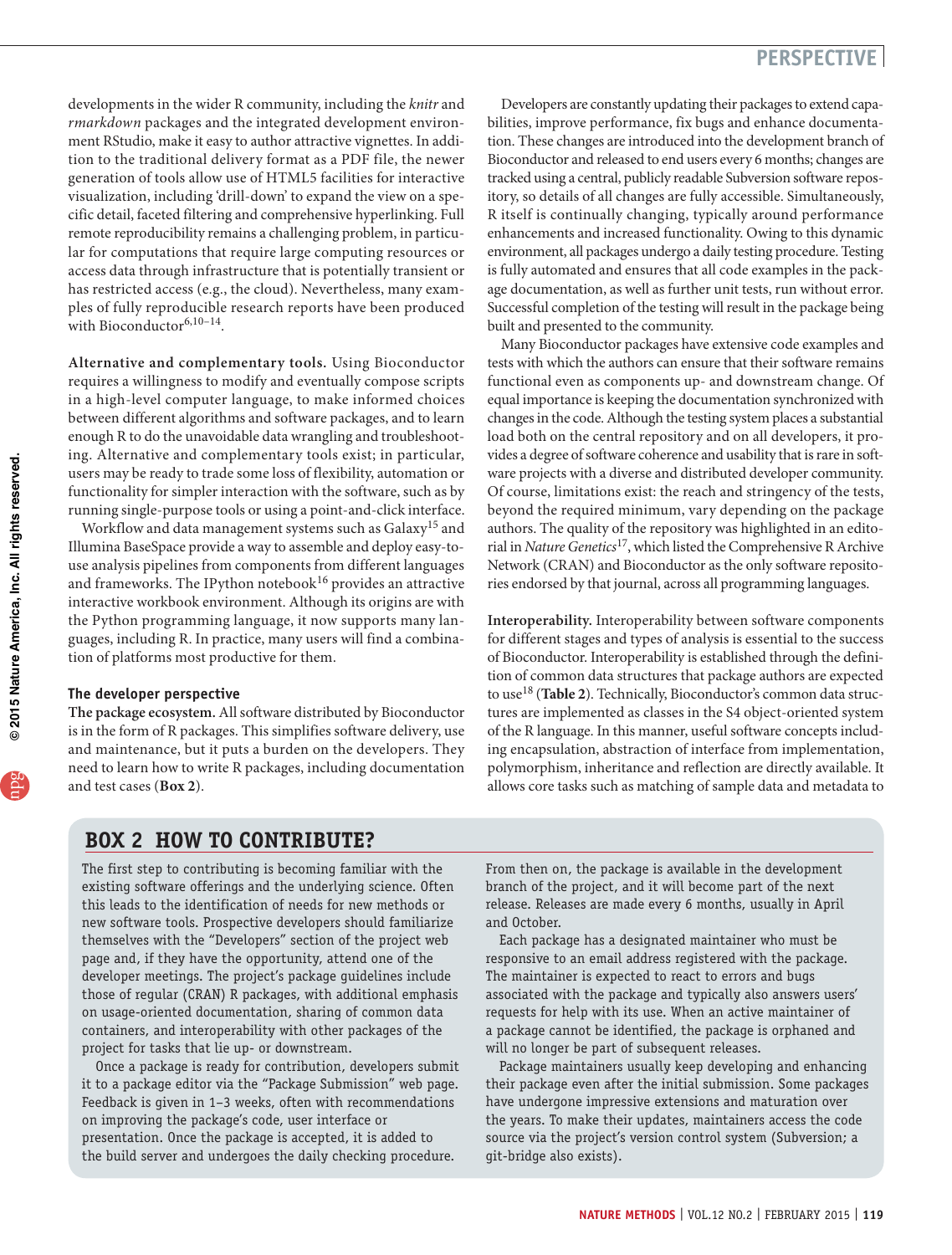| Container (package)        | Data type                                                                                                                                                                                                                                                          |
|----------------------------|--------------------------------------------------------------------------------------------------------------------------------------------------------------------------------------------------------------------------------------------------------------------|
| ExpressionSet<br>(Biobase) | Matrix-like data set, where quantitative values (e.g., gene expression) are measured for many features (e.g., genes or molecules;<br>the rows) in multiple samples (columns). This is a standard container for microarray expression data, and it is also used for |
|                            | other data types, e.g., drug screens. The container also stores covariates that describe the experimental factors and technical<br>parameters associated with each feature or sample.                                                                              |
| SummarizedExperiment       | Analogous to ExpressionSet; in addition, the features (rows) are associated with genomic coordinates.                                                                                                                                                              |
| (GenomicRanges)            |                                                                                                                                                                                                                                                                    |
| <b>GRanges</b>             | Genomic coordinates and associated categorical and quantitative information, e.g., gene symbol, coverage or P value.                                                                                                                                               |
| (GenomicRanges)            |                                                                                                                                                                                                                                                                    |
| VCF, VRanges               | Extensions of the SummarizedExperiment and GRanges classes to represent variant call format. Content includes reference and                                                                                                                                        |
| (VariantAnnotation)        | alternate base content, phasing, base-call uncertainty and locus-, sample- and experiment-specific metadata <sup>24</sup> .                                                                                                                                        |
| <b>BSgenome</b>            | Represents the genome sequence of an organism, tailored to efficient interactive manipulation with R. It can include information                                                                                                                                   |
| (BSgenome)                 | on conventional or user-defined mask structures and allows injection of symbols encoding sequence polymorphisms.                                                                                                                                                   |

### **Table 2** | Key data structures for experimental and annotation data in Bioconductor

be adopted across disciplines, and it provides a foundation on which community development is based.

It is instructive to compare such a representation to popular alternatives in bioinformatics: file-based data format conventions and primitive data structures of a language such as matrices or spreadsheet tables. With file-based formats, operations such as subsetting or data transformation can be tedious and error prone, and the serialized nature of files discourages operations that require a global view of the data. In either case, validity checking and reflection cannot rely on preformed or standardized support and need to be programmed from scratch again for every convention—or are missing altogether. As soon as the data for a project are distributed in multiple tables or files, the alignment of data records or the consistency of identifiers is precarious, and interoperability is hampered by having to manipulate disperse, loosely coordinated data collections.

**Shared infrastructure for distributed development.** The analysis of biological data relies on reference resources, such as genome sequences, gene models, identifiers and annotation of genes and other genomic features. Standardized R representations of these resources are provided by the project to avoid redundancy of efforts and enable data integration.

Developers also benefit from fundamental software library functions that support the operations they want to carry out. For example, the Ranges infrastructure is used directly or indirectly by 43% of all Bioconductor packages, and nearly 60% depend on *Biobase* and over 70% on *BiocGenerics*. By using shared infrastructures, developers are relieved from the task of creating and maintaining such components themselves, and they can focus on their unique domain-specific contributions.

### **Merits of a high-level language**

**Functionality.** Software engineering is a complex process. Common expectations of scientific software include functionality, flexibility and robustness. At the early stages of developing a scientific approach, these aims should take priority, and premature optimization for speed or other hardware resources tends to be distracting. Working in a high-level language such as R is therefore a rapid and effective choice. There is plenty of time, once the right approach has been settled on, to worry about whether the computation really needs to be faster and where the bottleneck lies.

**Extensibility.** R provides a syntax for manipulating data. That syntax can be readily mapped to other languages. Once an idea has been

vetted and tested, developers can resort to implementation of critical code sections in other languages, such as C, to improve performance. For instance, the Ranges infrastructure has gone through many iterations of this process. Alternatively, as we have done with the *Rsamtools* package, R's foreign language interfaces can be exploited to access an established software library from within R. This has allowed high-level code written in R to seamlessly use the functionality of the SAMtools software<sup>19</sup>.

**Reuse.** Reusing software by interfacing to an existing library is one of the guiding principles of Bioconductor. Developing good software is difficult and time consuming, and if a well-tested, wellsupported implementation with a suitable license already exists for a task, we encourage developers to build upon it. Using R's foreign language interfaces, they can invoke third-party software that is installed elsewhere on the system or they can include and redistribute it with their own Bioconductor package. Within the R ecosystem, the CRAN and Bioconductor repositories provide developers with access to a multitude of packages. These support rapid development because they are units that can be installed and used with little effort, and they encapsulate know-how that is often the concentrate of years of effort.

**Performance and scalability.** Effectively working with large data requires programming practices that match memory and processor use to available resources. R is efficient when operating on vectors or arrays, so a pattern used by high-performing and scalable algorithms is to split the data into manageable chunks and to iterate over them. An example is the yieldSize argument of functions that process BAM, FASTQ or VCF files<sup>20</sup>. Chunks can be evaluated in parallel to gain speed. The *BiocParallel* package helps developers employ parallel evaluation across different computing environments while shielding users from having to configure the technicalities. It connects to back ends for shared memory and cluster configurations. The *GenomicFiles* package ties parallelization to chunkwise operations across multiple files. Bioconductor is available as a virtual machine image configured for high-performance computing in Amazon's Elastic Compute Cloud (EC2).

A key aspect to the success of Bioconductor is the ability to reach both users and developers. For users, there are packages and workflows for many common use cases, as well as facilities to effectively communicate results through tables, visualization and reports. Analysis scripts are easily shared, thus facilitating reproducible